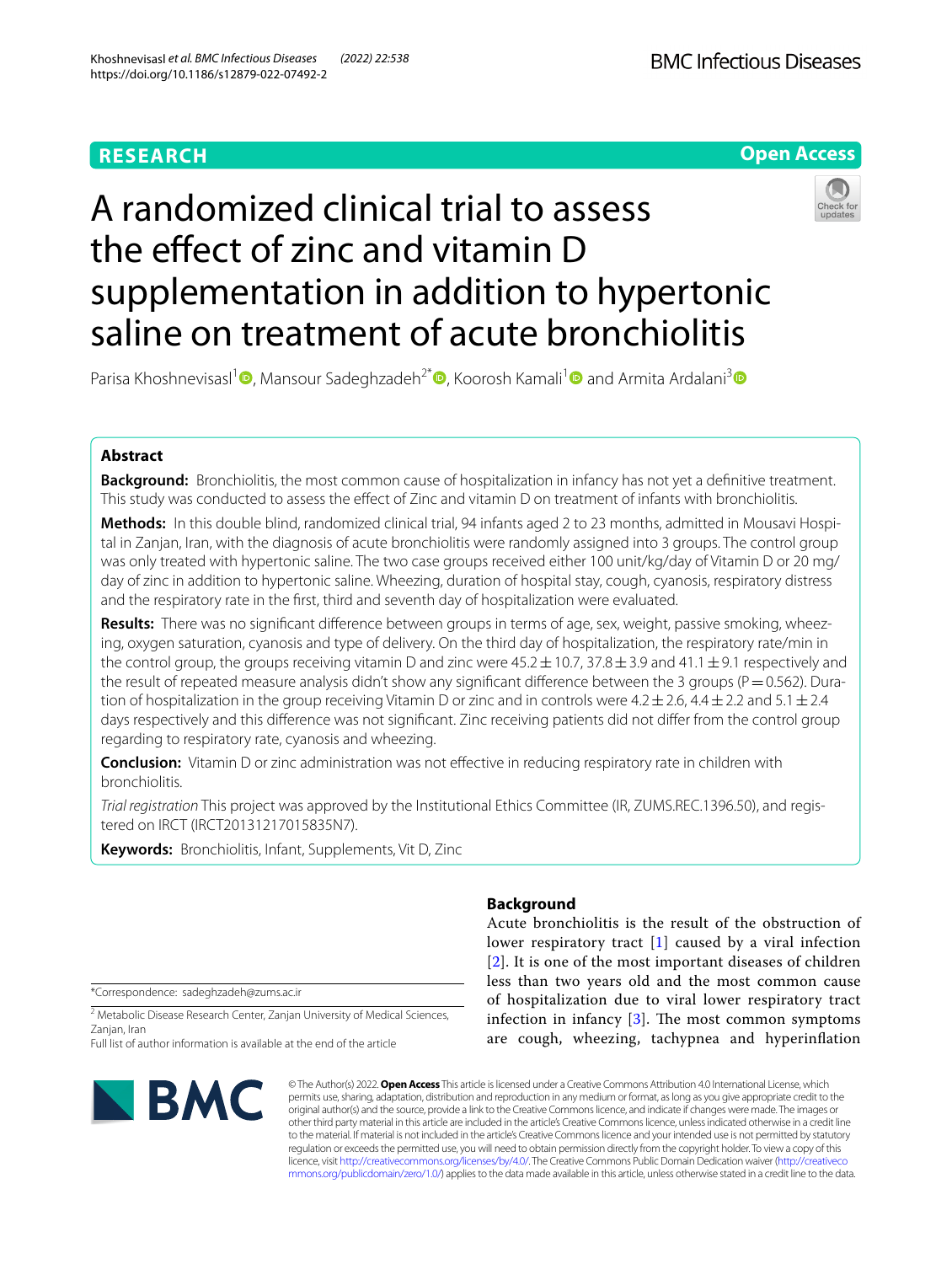[[1](#page-5-0)]. Respiratory syncytial virus (RSV) and rhinoviruses  $(RV)$  are the two major etiologies of the disease [[1\]](#page-5-0). Unfortunately, there isn't still a defnitive treatment for the disease and only supportive care is recommended [[2](#page-5-1), [3](#page-5-2)]. Bronchodilators, corticosteroids, antiviral agents and antibiotics are not recommended in these patients. Although there are controversial results about hypertonic saline, it seems that the beneft of this treatment is seen when the hospital stay exceeds 72 h. Airway suctioning and hydration are the most suggested therapies [\[2](#page-5-1)].

Recently in the literature, some supplementations are mentioned to improve respiratory diseases and immunity. It is thought that vitamin D has immunomodulatory efects and its defciency causes a variety of respiratory infections such as bronchiolitis, otitis media and tuberculosis [[4\]](#page-5-3). Moreover, vitamin D level of cord blood was related to lower respiratory tract infections and is important in lung development [[5\]](#page-5-4).

On the other hand, zinc is important in immune function by supporting mucous membranes [\[6](#page-5-5)], blocking the virus entry  $[7]$  $[7]$ , increasing ciliary beat frequency  $[8]$  $[8]$ and improving ciliary length of bronchial epithelium [\[9](#page-6-0)]. Some studies showed that lower respiratory tract infections were related with low serum zinc levels [\[10\]](#page-6-1). It was concluded that vitamin D and zinc may have benefcial efects in the treatment of bronchiolitis.

Due to the small number of studies assessing the role of these supplements in the treatment of this disease, this clinical trial was conducted to evaluate the efect of Zinc and vitamin D on treatment of infants with bronchiolitis.

# **Methods**

In this double blind, parallel (allocation ratio 1:1), randomized clinical trial, 90 infants aged 2 to 23 months, who were admitted to Mousavi Hospital in Zanjan, Iran, from May 2018-May 2019, with the diagnosis of Acute Bronchiolitis, were evaluated for the efect of zinc or Vit D supplementation on their treatment.

This project was approved by the Institutional Ethics Committee (IR, ZUMS.REC.1396.50), and registered on IRCT (Iranian Registry of Clinical Trials); (IRCTID: IRCT20131217015835N7) and the full date of frst registration is 17/05/2018.

The sample size was calculated based on previous study [[11\]](#page-6-2) assuming type 1 error 0.5, power 0.8 and treatment efficacy 25% and each group contained 30 patients.

The first wheezing attack in children 2 to 23 months old with lower respiratory tract infection in lack of any cause for wheezing was considered as bronchiolitis. The diagnosis of acute bronchiolitis was made according to the clinical examination performed by a pediatrician.

# **Inclusion and exclusion criteria**

Inclusion criteria consisted of the age between 2 to 23 months, the frst admission of viral respiratory infection associated with wheezing, pulse rate less than 180, respiratory rate less than 100.

The exclusion criteria were: History of previous wheezing, prematurity, aspiration, cardiopulmonary disease, neuromuscular disease, immune deficiency, need for mechanical ventilation, drug intolerance, side efects of drugs, previous use of corticosteroid or bronchodilators in the last 2 weeks and use of zinc or vitamin D more than routine from 1 month before admission. It should be noted in our country, infants routinely get 400 units/day of vitamin D provided by health care centers for free. Patients who needed PICU care were also excluded from the study.

After obtaining written consent from parents, patients were randomly assigned in three groups: Two intervention groups receiving Zinc or Vitamin D, and the third group (control group) that did not take any additional supplement.

### **Randomization**

Patients were assigned for interventions and control groups based on simple and individual randomization by a statistician who was not involved in the treatment by using random number table. For allocation concealment sequentially numbered, sealed, opaque envelopes were used. In this trial, participants and the outcome evaluators were blinded. Participants knew that they may take supplements besides routine treatment, but instead of the name of the supplements we used codes. The investigators evaluated the outcomes according to the codes.

# **Treatment protocol**

All groups received hypertonic saline for treatment of bronchiolitis. In the frst group 20 mg of Zinc Sulfate provided by Pakhsh Mahya Company Iran was given every day for a week. The second group received 100 units per kg of Vitamin D provided by Vitabiotik Pakhsh Company Iran, daily for a week. The control group received only hypertonic saline, no supplement was given to this group. Both supplements were labeled with the randomization codes and given by a nurse who was not involved in the study.

# **Outcome measures**

The primary outcome was recovery of wheezing, respiratory distress and cyanosis in the frst, third and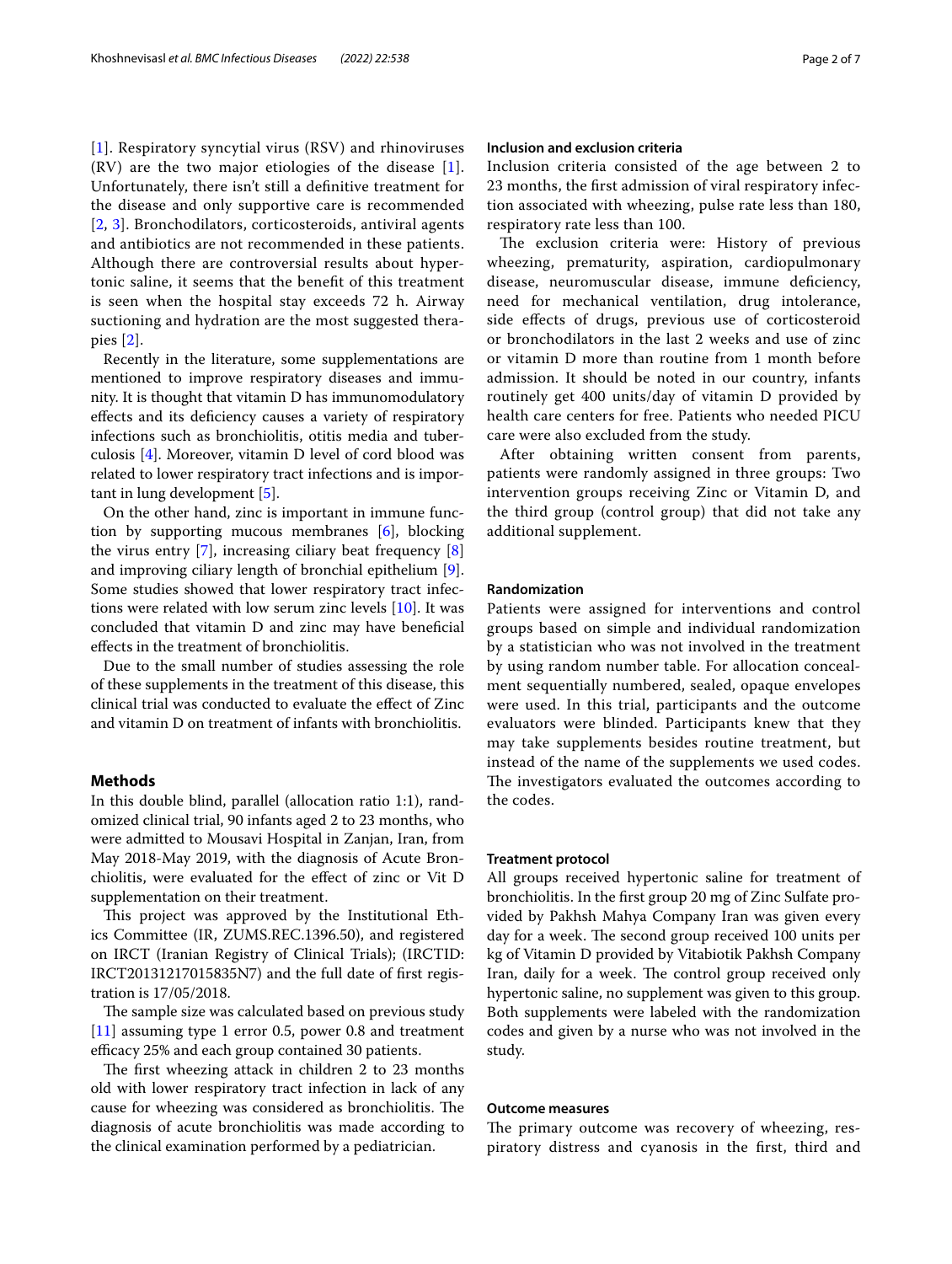seventh day in the hospital. The secondary outcome was the duration of hospital stay.

The outcomes were evaluated by the involved physician at the beginning, third and seventh (if the patient still was hospitalized) days of hospital stay.

Demographic data including age, sex, weight, maternal age, delivery method and possible confounding factors including passive smoking as well as side efects of medications and patient adherence were recorded in premade questionnaire.

# **Data analysis**

Data were analyzed by SPSS software version 16.0 (SPSS Inc, Chicago, USA). Descriptive data are presented as number, percent, mean and standard deviation. Qualitative variables were analyzed by chi-square test, Fisher exact test. Quantitative variables (had normal distribution) were analyzed by independent sample t-test, one way and repeated measures analysis of variance (ANOVA). P value was calculated in each group. Statistically signifcant level was considered less than 0.05.

# **Result**

From May 2018-May 2019, 94 infants from 110 eligible patients were randomly assigned to three groups, including two intervention groups and a control group. Vitamin D was administered to thirty-three infants who had no side effects or intolerance, and none were excluded. Forty four patients received zinc sulfate, of which 11 people did not tolerate the drug and thus 33 infants were included in the zinc receiving group. Thirty three patients in the control group did not receive any supplementation. Three infants of zinc receiving group and 2 patients from control group were transferred to PICU due to respiratory distress and were excluded. Finally, a comparative study was performed between a group of 33 patients receiving vitamin D, a group of 30 infants receiving zinc and a group of 31 patients in the control group who did not receive any supplements. Flow chart of the study is shown in Fig. [1](#page-2-0) and the demographic data are shown in Table [1](#page-3-0).

In the zinc receiving group, 16 girls and 14 boys with the mean age of  $9.5 \pm 6.9$  months, and in the Vit D receiving group 9 girls and 24 boys with the mean age of  $10.2 \pm 12.1$  months entered the study. The control group

<span id="page-2-0"></span>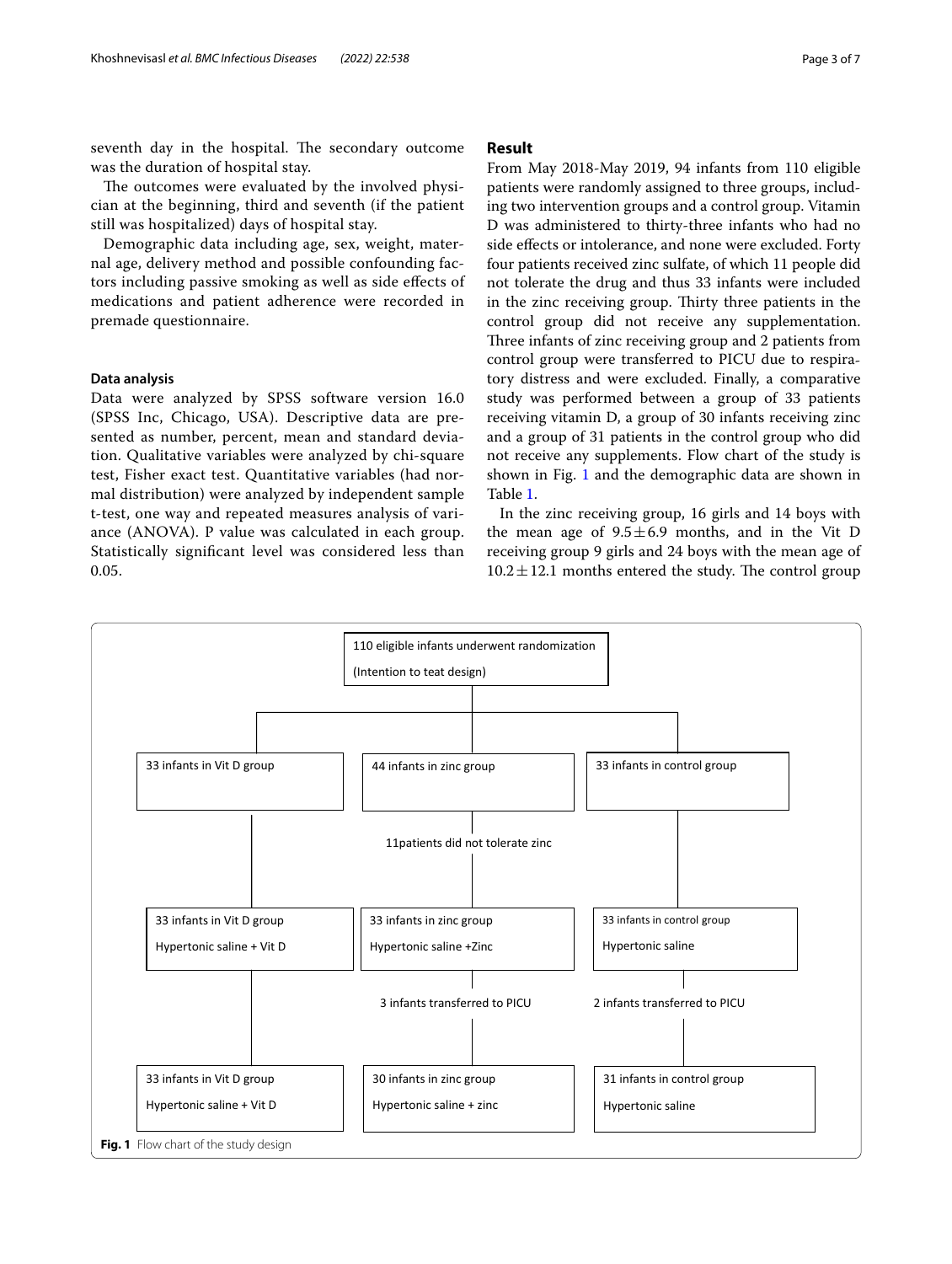| Variable                           | Zinc group n (%) | Vit D group n (%) | Control group n (%) | P value |
|------------------------------------|------------------|-------------------|---------------------|---------|
| Sex                                |                  |                   |                     |         |
| Female                             | 16 (53.3%)       | 9(27.3%)          | 12(38.7)            | 0.106   |
| Male                               | 14 (46.7%)       | 24 (72.7%)        | 19(61.3)            |         |
| Type of delivery                   |                  |                   |                     |         |
| Vaginal                            | 17(56.7)         | 18 (54.5)         | 13(41.9)            | 0.416   |
| Cesarean section                   | 13(43.3)         | 15(45.5)          | 18(58.1)            |         |
| Passive smoker                     |                  |                   |                     |         |
| Yes                                | 9(30)            | 16(48.4)          | 14(45.2)            | 0.336   |
| No                                 | 21(70)           | 17(51.6)          | 17(54.8)            |         |
| Age (month: mean $\pm$ sd)         | $9.5 \pm 6.9$    | $10.2 \pm 12.1$   | $10.7 + 9.8$        | 0.878   |
| Weight (Kg: mean $\pm$ sd)         | $8.1 \pm 2.1$    | $8.5 \pm 3.4$     | $8.4 \pm 2.4$       | 0.881   |
| Maternal age (year: mean $\pm$ sd) | $26.6 \pm 6.5$   | $26.4 \pm 6.0$    | $28.5 \pm 6.0$      | 0.343   |
| Oxygen saturation                  | $92.3 \pm 3.8$   | $89.7 \pm 9.5$    | $92.8 \pm 2.5$      | 0.548   |

<span id="page-3-0"></span>**Table 1** Demographic characteristics of patients in interventions and control groups

consisted of 12 girls and 19 boys with the mean age of  $10.7 \pm 9.8$  months. As seen in the Table [1](#page-3-0) there were no signifcant diference between the three groups in terms of gender, type of delivery, passive smoking, age, weight, maternal age and oxygen saturation.

The outcomes of the study are compared in Tabl[e2](#page-4-0).

At the frst day of hospitalization, in all three groups, there was no signifcant diference regarding the number of infants with respiratory distress. On the third day of hospitalization, most of patients had not respiratory distress in all three groups and there was no signifcant difference between groups (P value  $=$  0.086). On the seventh day in all three groups, respiratory distress decreased and there was no signifcant diference between the groups  $(P=0.259)$ .

At the beginning of the study, all patients in all three groups had wheezing. On the third day, wheezing remained in36.4% of the group receiving Vit D, 34.8% of patients who received zinc and in 33.3% of the control group. On the seventh day, in the control group 3 infants (42.9%) had still wheezing. Although in both intervention groups all infants were completely recovered, no signifcant diference was found between the study groups in the duration of wheezing.

At the frst day, 5 patients (16.1%) in the control group, 5 patients (15.2%) in the vitamin D group and 3 patients (10.0%) in the zinc recipient group had cyanosis and there was not a signifcant diference between groups. On the third and seventh days, none of the patients were cyanotic.

According to Table [2,](#page-4-0) at the beginning of the hospitalization, there was no signifcant diference between the three groups regarding to the respiratory rate ( $P=0.175$ ). On the third day, the respiratory rate in the control group, the group receiving vitamin D and zinc were  $45.2 \pm 10.7/$  min,  $37.8 \pm 3.9$ /min and $41.1 \pm 9.1$ /min respectively. No signifcant diference was found in the respiratory rate of the three groups in the seventh day ( $P=0.390$ ). Although by repeated measures ANOVA analysis in each group the respiratory rate was signifcantly decreased from the frst day to seventh day ( $P=0.002$ ), no significant difference between the 3 groups was shown ( $P=0.562$ ).

All patients in all three groups had cough at the beginning of the study. On the third day, 24 (88.9%) infants in the control group,15 (68.2%) patients in the group receiving vitamin D and 21 (91.3%) patients in the group receiving zinc, had cough (P value =  $0.071$ ). On the seventh day, 6 patients in the control group (75.0%), 3 patients in the vitamin D group (50.0%) and 4 patients (66.7%) in the zinc receiving group had cough (P value $=0.837$ ). These diferences were not signifcant.

According to Table [2](#page-4-0), no significant difference was found in the length of hospital stay between groups  $(P=0.326)$  and O2 saturation in the treatment groups.

No side efects of the drugs were found before the seventh day.

# **Discussion**

In this study, the primary outcomes (the duration of respiratory distress, respiratory rate, wheezing, cyanosis,) and the secondary outcome (the length of hospitalization) of patients with bronchiolitis were evaluated. On the third and seventh day of hospitalization, we did not fnd a signifcant diference in the primary and secondary outcomes between the study groups.

In our study, children treated with zinc did not differ from the control group in respiratory rate, cyanosis, wheezing and hospital stay. In a clinical trial conducted at Mashhad by Heidarian et al. on 50 infants aged 2 to 23 months in 2 control and zinc receiving groups, no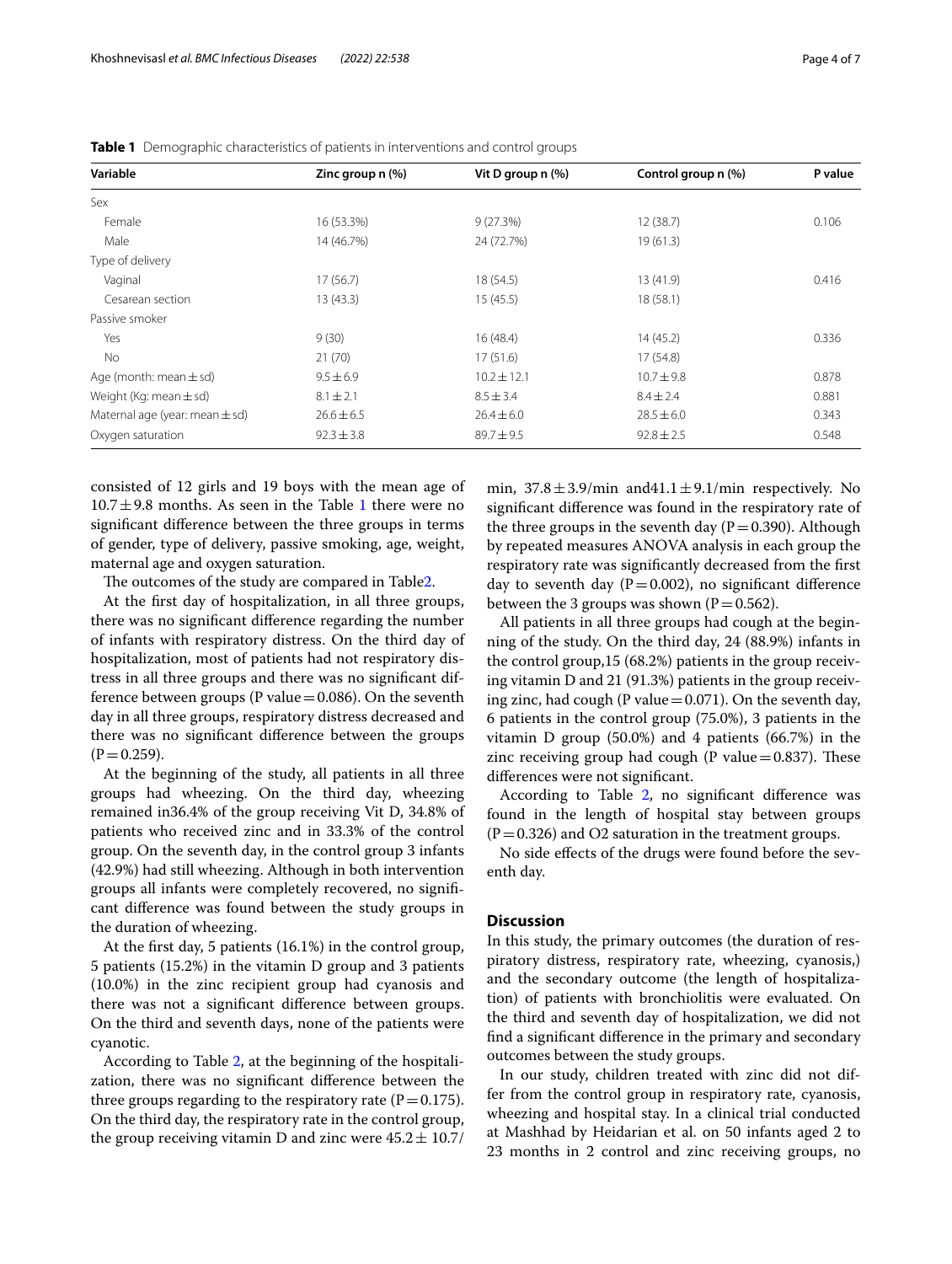| <b>Variables</b>            |             |           | Zinc group<br>N(%) | Vit D group<br>N(%) | Control group<br>N(%) | P value    |  |
|-----------------------------|-------------|-----------|--------------------|---------------------|-----------------------|------------|--|
| Respiratory distress        | First day   | Yes       | 21(70.0)           | 25(75.8)            | 20(64.5)              | 0.617      |  |
|                             |             | No        | 9(30.0)            | 8(24.2)             | 11(35.5)              |            |  |
|                             | Third day   | Yes       | 9(39.1)            | 3(13.6)             | 11(40.7)              | 0.086      |  |
|                             |             | No        | 14(60.9)           | 19 (86.4)           | 16(59.3)              |            |  |
|                             | Seventh day | Yes       | 1(16.7)            | 0(0.0)              | 3(42.9)               | 0.259      |  |
|                             |             | No        | 5(83.3)            | 6(100.0)            | 4(57.1)               |            |  |
| Wheezing                    | First day   | Yes       | 30 (100.0)         | 33 (100.0)          | 31 (100.0)            | $1.000*$   |  |
|                             |             | No        | 0(0.0)             | 0(0.0)              | 0(0.0)                |            |  |
|                             | Third day   | Yes       | 8(34.8)            | 8(36.4)             | 9(33.3)               | 0.976      |  |
|                             |             | No        | 15 (65.2)          | 14(63.6)            | 18 (66.7)             |            |  |
|                             | Seventh day | Yes       | 0(0.0)             | 0(0.0)              | 3(42.9)               | $0.077*$   |  |
|                             |             | No        | 6(100.0)           | 6(100.0)            | 4(57.1)               |            |  |
| Cyanosis                    | First day   | Yes       | 3(10.0)            | 5(15.2)             | 5(16.1)               | 0.758      |  |
|                             |             | <b>No</b> | 27 (90.0)          | 28 (84.8)           | 26 (83.9)             |            |  |
|                             | Third day   | Yes       | 0                  | $\circ$             | 0                     | $1.000*$   |  |
|                             |             | No        | 23 (100.0)         | 22 (100.0)          | 27 (100.0)            |            |  |
|                             | Seventh day | Yes       | 0                  | $\Omega$            | 0                     | $1.000*$   |  |
|                             |             | No        | 6(100.0)           | 6(100.0)            | 7(100.0)              |            |  |
| Respiratory rate            | First day   |           | $46.4 \pm 10.4$    | $48.3 \pm 13.9$     | $52.3 \pm 12.9$       | $0.002**$  |  |
|                             | Third day   |           | $41.1 \pm 9.1$     | $37.8 \pm 3.9$      | $45.2 \pm 10.7$       | $0.562***$ |  |
|                             | Seventh day |           | $38.2 \pm 7.3$     | $38.5 \pm 3.6$      | $43.3 \pm 9.5$        |            |  |
| O <sub>2</sub> saturation   | First day   |           | $92.3 \pm 3.8$     | $89.7 \pm 9.5$      | $92.8 \pm 2.5$        | $0.548***$ |  |
|                             | Third day   |           | $95.7 \pm 2.7$     | $94 \pm 3.5$        | $97 \pm 0.7$          | $0.320***$ |  |
|                             | Seventh day |           | $96.2 \pm 0.7$     | $95.8 \pm 0.8$      | $97 \pm 0.9$          | $0.561***$ |  |
| Duration of hospitalization |             |           | $4.4 \pm 2.2$      | $4.2 \pm 2.6$       | $5.1 \pm 2.4$         | 0.326      |  |

# <span id="page-4-0"></span>**Table 2** Comparison of study groups regarding outcomes

\*P values are calculated by Fisher exact test

\*\* Within group P value by repeated measures ANOVA analysis

\*\*\* Between groups P value by repeated measures ANOVA analysis

signifcant diference in improving clinical manifestations of acute bronchiolitis was found between two groups  $[12]$  $[12]$ . This result is consistent with our study. Malik et al. showed that zinc supplements for 2 weeks did not prevent acute lower respiratory tract infections in 6–11 months old infants [\[13](#page-6-4)]. Coles suggested that the prophylactic efect of zinc is diferent in diverse etiologies [[14\]](#page-6-5). Somé et al. mentioned that zinc prophylaxis did not reduce lower respiratory tract infections [[15\]](#page-6-6). Similarly Srinivasan et al. stated that although zinc has decreased the fatality of pneumonia, it did not afect respiratory rate and oxygen saturation of these patients  $[16]$  $[16]$ . Moreover, zinc supplementation did not decrease hospitalization stay on children with pneumonia in Tanzania [\[17](#page-6-8)].

On the other hand, numerous sources have been written about the positive efects of zinc on the immune system and its efect on lower respiratory tract infections. Ibraheem et al. concluded that children with acute lower respiratory tract infections had low serum zinc level in Nigeria [\[10](#page-6-1)]. Most of studies with positive efect of zinc are conducted on bacterial pneumonia and when omitting the infants with wheeze due to bronchiolitis and viral disease, the effect of zinc was greater  $[18]$ . The different response of zinc in bronchiolitis, is due to fact that this trace element can be benefcial and support the immune system after more than 100 h of illness [[19\]](#page-6-10) which may not be possible in this acute viral disease. Also, at the beginning of the infection, zinc is shifted to the liver and therefore cannot have its beneficial effects [[19](#page-6-10)].

Many studies have shown signifcant low levels of vitamin D in patients with bronchiolitis [[20–](#page-6-11)[23](#page-6-12)]. Golan-Tripto et al. stated that patients with bronchiolitis had a lower serum D3 compared to patients with febrile non respiratory diseases [[20\]](#page-6-11) and Vo et al. showed that patients with lower serum D3 had an increased risk of hospitalization for bronchiolitis [[24](#page-6-13)]. Meanwhile, there are some studies showing that there is no relationship between vitamin D levels and bronchiolitis, [\[5](#page-5-4), [25](#page-6-14), [26](#page-6-15)]. Perhaps the reason for this diference may be the dissimilarity in sunlight exposure and supplement consumption.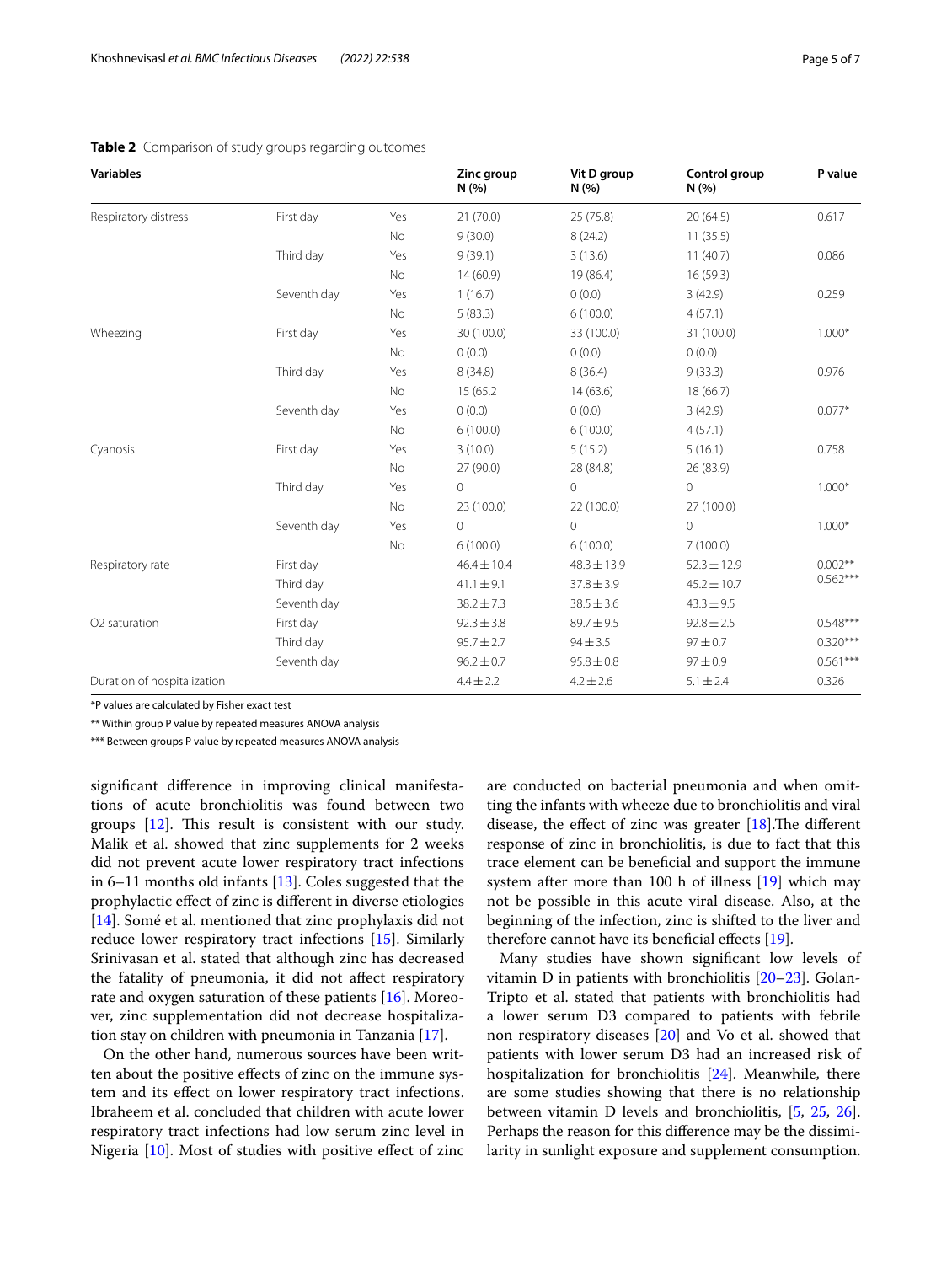We found few clinical trials studying the effect of vitamin D on this disease.

The trial study of Saad et al. in Egypt on 90 infants with bronchiolitis showed that vit D receiving group had a signifcant improvement of bronchiolitis compared with controls [\[27](#page-6-16)]. Although in our study, the group receiving vit D had decreased respiratory rate and improved faster but the difference was not significant. The duration of hospitalization in the study of Saad et al. was also decreased. In our results the hospitalization stay was shorter in vit D3 supplementation group compared to controls but the diference was not signifcant.

The role of vitamin  $D$  in the innate immune system is thought to be due to induction of defensins and cathelicidin which are important in the defense against bacteria and viruses in respiratory tract [\[20,](#page-6-11) [28](#page-6-17), [29](#page-6-18)] as well as neutrophils and macrophages [[27](#page-6-16)]. Cathelicidin level in skin is elevated after UV exposure. In winter the lesser amount of UV leads to reduced Cathelicidin and therefore increased infections  $[20]$  $[20]$  $[20]$ . This may be one of the reasons why bronchiolitis is more prevalent in winter. Moreover a signifcant relationship between the severity of bronchiolitis and vitamin D receptor polymorphism [[30\]](#page-6-19) as well as vit D levels in patients was shown [[24\]](#page-6-13).

It seems that because of short term involvement of bronchiolitis, the efect of zinc or vit D administration cannot be seen in this short period of disease.

Our study compared also zinc with vitamin D supplementation and showed that although vit D receiving group had lesser respiratory rate and distress on third day, this result was not signifcant. We did not fnd any trial comparing these two supplementations but the better efect of vitamin D although not signifcant, can be explained by the fact that Iranian children had low levels of vit D [[31\]](#page-6-20) and that zinc has not a signifcant efect on acute viral infections [\[18\]](#page-6-9).

This study has some limitations. We did not have the serum levels of zinc and vitamin D before and after the intervention. Also we think that we might have more clear results with a greater sample size.

# **Conclusion**

The data of this study does not support the benefit of vit D or zinc supplementation on treatment of acute bronchiolitis, which may be due to the short-term nature of the disease but we also emphasize that conducting multicentric clinical trials with greater sample size can dispel any doubts.

#### **Abbreviations**

IRCT: Iranian Registry of Clinical Trials; PICU: Pediatric Intensive Care Unit; RSV: Respiratory syncytial virus; RV: Rhinoviruses; SD: Standard Deviation; UV: Ultraviolet.

#### **Acknowledgements**

This project was a thesis for a medical doctorate and was approved by the Research Department of Zanjan University of Medical Sciences. We greatly appreciate all participants in this study.

#### **Author contributions**

Concepts, Design, Defnition of intellectual content, Literature search, Clinical studies, Manuscript preparation, Manuscript editing and review have been made by MS, PK. Data analysis and Statistical analysis have been done by KK. Clinical studies, data acquisition and Manuscript draft writing have been made by AA. All authors read and approved the fnal manuscript.

#### **Funding**

Not applicable.

#### **Availability of data and materials**

All data and materials are available and potentially shareable on request. The in charge person is Dr. Mansour Sadeghzadeh. The phone number is+989,121,757,737 and the email is sadeghzadeh@zums.ac.ir.

#### **Declarations**

#### **Ethics approval and consent to participate**

This project was approved by the Institutional Ethics Committee (IR, ZUMS. REC.1396.50), and registered on IRCT (IRCT20131217015835N7). The full date of frst registration is 17/05/2018. All methods were carried out in accordance with relevant guidelines and regulations and an informed consent was obtained from a parent and/or legal guardian.

#### **Consent for publication**

Not applicable.

#### **Competing interests**

None of the authors has any Competing of Interest.

#### **Author details**

<sup>1</sup> Social Determinants of Health Research Center, Zanjan University of Medical Sciences, Zanjan, Iran. <sup>2</sup> Metabolic Disease Research Center, Zanjan University of Medical Sciences, Zanjan, Iran. <sup>3</sup> Department of Pediatrics, School of Medicine, Zanjan University of Medical Sciences, Zanjan, Iran.

# Received: 18 August 2021 Accepted: 27 April 2022

#### **References**

- <span id="page-5-0"></span>1. Jartti T, Smits HH, Bønnelykke K, Bircan O, Elenius V, Konradsen JR, et al. Bronchiolitis needs a revisit: distinguishing between virus entities and their treatments. Allergy. 2019;74(1):40–52.
- <span id="page-5-1"></span>2. Florin TA, Plint AC, Zorc JJJTL. Viral bronchiolitis. Lancet. 2017;389(10065):211–24.
- <span id="page-5-2"></span>3. Köse S, Şehriyaroğlu A, Esen F, Özdemir A, Kardaş Z, Altuğ U, et al. Comparing the efficacy of 7%, 3% and 0.9% saline in moderate to severe bronchiolitis in infants. Balkan Med J. 2016;33(2):193.
- <span id="page-5-3"></span>4. Esposito S, Lelii MJB. Vitamin D and respiratory tract infections in childhood. BMC Infect Dis. 2015;15(1):1–10.
- <span id="page-5-4"></span>5. Beigelman A, Castro M, Schweiger TL, Wilson BS, Zheng J, Yin-DeClue H, et al. Vitamin D levels are unrelated to the severity of respiratory syncytial virus bronchiolitis among hospitalized infants. J Pediatric Infect Dis Soc. 2015;4(3):182–8.
- <span id="page-5-5"></span>6. Mossink JJB. Zinc as nutritional intervention and prevention measure for COVID–19 disease. BMJ Nutr Prevent Health. 2020;3(1):111.
- <span id="page-5-6"></span>7. Kumar A, Kubota Y, Chernov M, Kasuya H. Potential role of zinc supplementation in prophylaxis and treatment of COVID-19. Med Hypotheses. 2020;144:23.
- <span id="page-5-7"></span>8. Woodworth BA, Zhang S, Tamashiro E, Bhargave G, Palmer JN, Cohen NAJA. Zinc increases ciliary beat frequency in a calcium-dependent manner. Am J Rhinol Allergy. 2010;24(1):6–10.